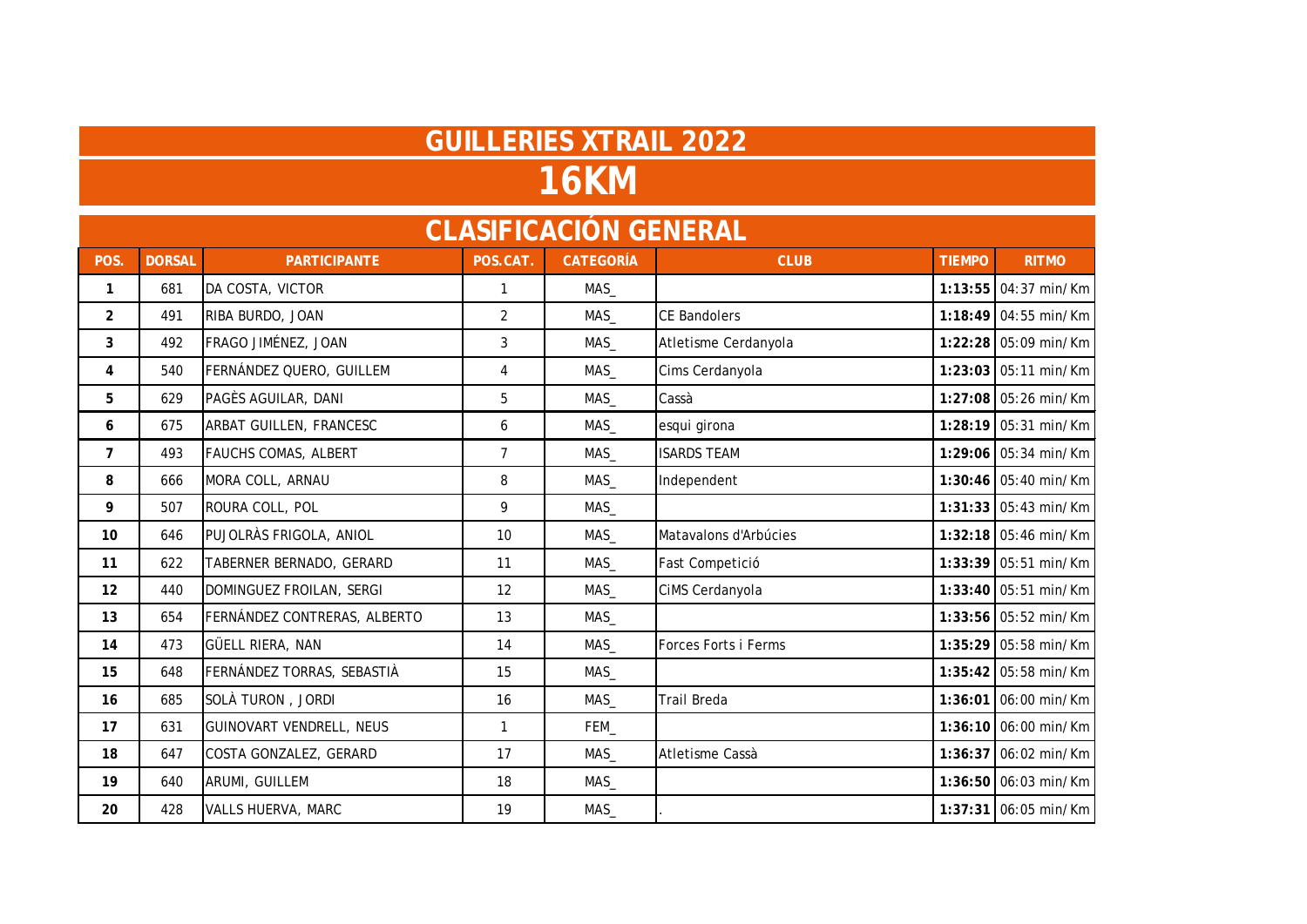| 21 | 613 | ASSKALI, MOHAMED               | 20             | MAS_         | <b>C.N VIC-ETB</b>                | 1:37:36 06:06 min/Km   |
|----|-----|--------------------------------|----------------|--------------|-----------------------------------|------------------------|
| 22 | 641 | <b>GUIX MARTI, MARC</b>        | 21             | MAS          |                                   | 1:37:50 06:06 min/Km   |
| 23 | 655 | ROSAURA PADROS, MIQUEL         | 22             | MAS_         | Ca Vic                            | 1:39:27 06:12 min/Km   |
| 24 | 431 | ARVELO MIESES, ARISMENDY       | 23             | MAS          | <b>ISARDS TEAM</b>                | 1:39:52 06:14 min/Km   |
| 25 | 645 | ESCARRABILL RUIZ, GUILLEM      | 24             | MAS          |                                   | 1:40:02 06:15 min/Km   |
| 26 | 644 | ROCA FERNANDEZ, GERARD         | 25             | MAS          |                                   | 1:40:03 06:15 min/Km   |
| 27 | 656 | JUTGLAR CASAS, MARC            | 26             | MAS          |                                   | 1:40:33 06:17 min/Km   |
| 28 | 554 | FRANCESCH FERNANDEZ, CARLES A. | 27             | MAS          |                                   | 1:40:43 06:17 min/Km   |
| 29 | 680 | MOYA, TONI                     | 28             | MAS          |                                   | 1:40:51 06:18 min/Km   |
| 30 | 524 | ARTIAS, DANI                   | 29             | MAS_         |                                   | 1:40:53 06:18 min/Km   |
| 31 | 447 | TORNÉS, PEP                    | 1              | MAS_VETERANS | Independent                       | 1:41:19 06:19 min/Km   |
| 32 | 485 | RECASENS SANCHEZ, MIRIAM       | $\overline{2}$ | FEM_         | <b>ISARDS TEAM</b>                | 1:41:25 06:20 min/Km   |
| 33 | 488 | CULLELL PARDO, JOAN            | 30             | MAS_         |                                   | 1:41:46 06:21 min/Km   |
| 34 | 649 | PUIGDEVALL BRAVO, SERGI        | 31             | MAS_         |                                   | 1:41:59 06:22 min/Km   |
| 35 | 643 | SERRA RODRÍGUEZ, ALBERT        | 32             | MAS          | <b>Flames</b>                     | 1:43:07 06:26 min/Km   |
| 36 | 642 | SALVANS SANTIGOSA, XAVIER      | 33             | MAS_         | <b>Flames</b>                     | 1:43:09 06:26 min/Km   |
| 37 | 510 | JANSANA, EDUARD                | 34             | MAS          |                                   | 1:43:29 06:28 min/Km   |
| 38 | 561 | ALONSO GOMEZ, CARLOS           | 35             | MAS_         | JALAMANDRÚ TEAM                   | $1:43:52$ 06:29 min/Km |
| 39 | 653 | PUERTAS DIEZ, JOSEP            | 36             | MAS          |                                   | 1:43:52 06:29 min/Km   |
| 40 | 659 | LO-RE JAREÑO, ALBERTO          | 37             | MAS          |                                   | 1:44:01 06:30 min/Km   |
| 41 | 468 | SOLER FREIXER, ALBERT          | 38             | MAS          | <b>Tito's Team</b>                | 1:44:07 06:30 min/Km   |
| 42 | 516 | TORNÉS LLOPIS, POL             | 39             | MAS_         | Grup Excta. Forces, Forts i Ferms | 1:44:24 06:31 min/Km   |
| 43 | 512 | RUIZ BASSÓ, DAVID              | 40             | MAS_         |                                   | 1:44:46 06:32 min/Km   |
| 44 | 500 | PASTALLE GARCIA, ROGER         | 41             | MAS          |                                   | 1:45:03 06:33 min/Km   |
| 45 | 630 | GALÁN ZAPATA, JAVIER           | 42             | MAS          |                                   | 1:45:30 06:35 min/Km   |
| 46 | 457 | ERRA PICAS, JORDI              | 43             | MAS          | cap                               | 1:45:52 06:37 min/Km   |
| 47 | 477 | BLANCO CROUS, ORIOL            | 44             | MAS          | Forces forts i ferms              | 1:46:00 06:37 min/Km   |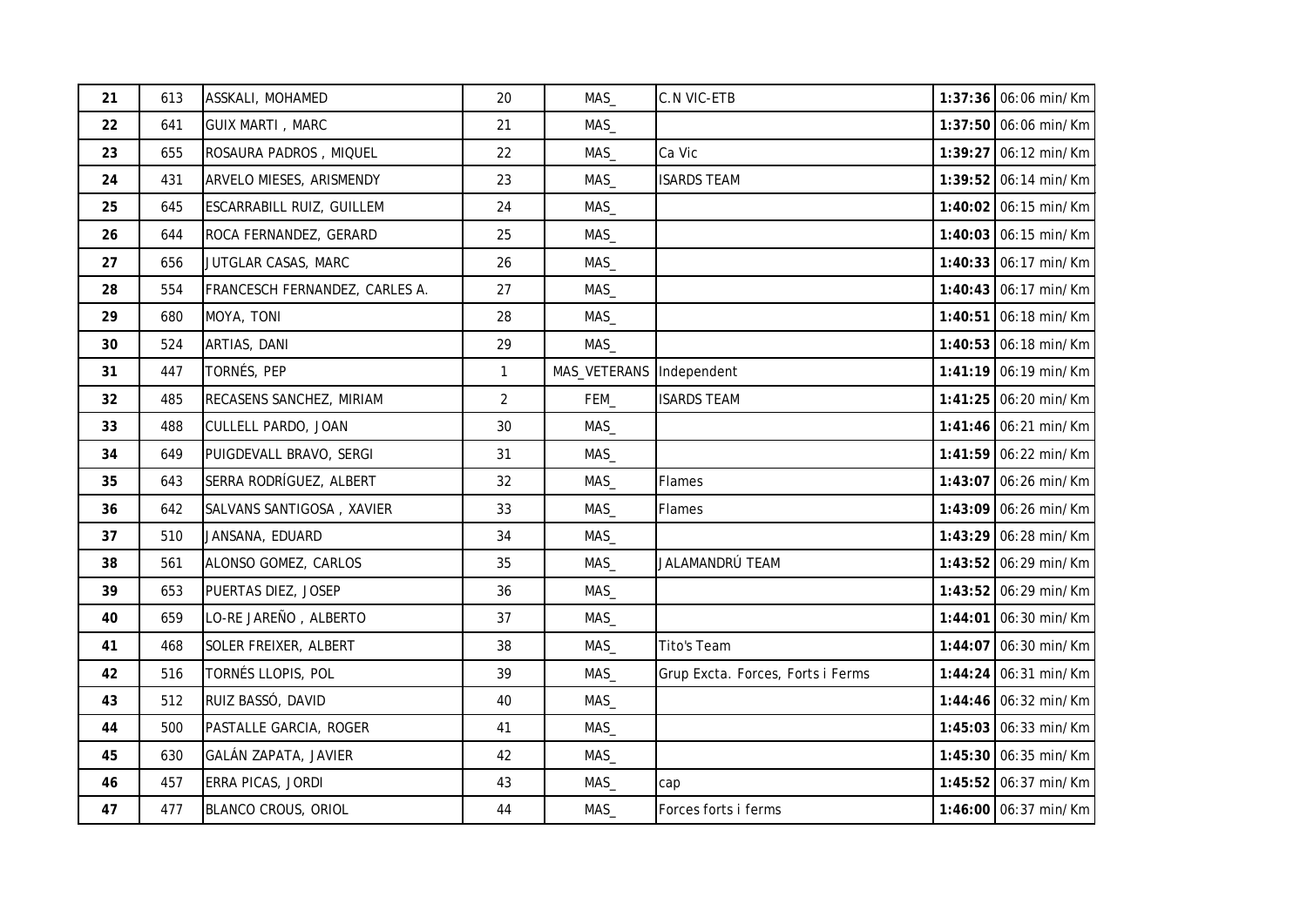| 48 | 662 | TURON GARGANTA, ALBERT        | 45             | MAS          |                           | 1:46:50 06:40 min/Km |
|----|-----|-------------------------------|----------------|--------------|---------------------------|----------------------|
| 49 | 568 | <b>BOSCH COROMINAS, JOAN</b>  | $\overline{2}$ | MAS_VETERANS |                           | 1:47:47 06:44 min/Km |
| 50 | 425 | ROVIRA PRAT, JUDIT            | $\mathfrak{Z}$ | FEM_         | Isards team               | 1:47:56 06:44 min/Km |
| 51 | 424 | PRAT SERRANO, XAVI            | 46             | MAS          | Isards team               | 1:47:59 06:44 min/Km |
| 52 | 578 | VIÑAS VILARÓ, MARC            | 47             | MAS          |                           | 1:48:06 06:45 min/Km |
| 53 | 523 | ALBERCH JORDA, ROGER          | 48             | MAS_         | Tito's Team               | 1:49:54 06:52 min/Km |
| 54 | 639 | ANGUITA PADROS, JULI          | 49             | MAS          |                           | 1:50:01 06:52 min/Km |
| 55 | 489 | SANCHEZ SERRADESANFERM, DAVID | $\mathbf{3}$   | MAS_VETERANS | Matavalons d'Arbucies     | 1:50:20 06:53 min/Km |
| 56 | 519 | ALONSO GOMEZ, BIENVE          | 50             | MAS          |                           | 1:50:21 06:53 min/Km |
| 57 | 601 | VALLS MASSÓ, FERRAN           | 51             | MAS          |                           | 1:50:22 06:53 min/Km |
| 58 | 534 | SERRA ESCANDELL, ALBERT       | 52             | MAS          | G.E. Forces Forts i Ferms | 1:50:48 06:55 min/Km |
| 59 | 542 | GALLART DEL BURGO, ADRIA      | 53             | MAS          | Els Patates d'HP          | 1:51:14 06:57 min/Km |
| 60 | 541 | BORRELL CARBONELL, ORIOL      | 54             | MAS          | Els Patates d'HP          | 1:51:14 06:57 min/Km |
| 61 | 660 | VILLACROSA CULLELL, CARME     | 4              | FEM_         | <b>Bandolers</b>          | 1:51:30 06:58 min/Km |
| 62 | 478 | DICHA TINTÓ, ALBERT           | 55             | MAS          | Independent               | 1:51:52 06:59 min/Km |
| 63 | 529 | IGLESIAS MARTÍNEZ, JORDI      | 56             | MAS_         | Independent               | 1:52:00 07:00 min/Km |
| 64 | 454 | TARRATS CREIXANS, PAU         | 57             | MAS          | Montseny Gym              | 1:52:12 07:00 min/Km |
| 65 | 638 | GARCÍA I PAUSAS, IOLANDA      | $\mathbf{1}$   | FEM_VETERANS |                           | 1:52:20 07:01 min/Km |
| 66 | 678 | DE LA VARGA ORTIZ, FERRAN     | 58             | MAS          |                           | 1:52:26 07:01 min/Km |
| 67 | 661 | RAMÍREZ TORRES, LUIS          | 59             | MAS          |                           | 1:52:32 07:02 min/Km |
| 68 | 674 | CABRERA CASTILLO, JUANJO      | 60             | MAS          | Seat runners              | 1:52:39 07:02 min/Km |
| 69 | 438 | SALAMERO RUIZ, JORDI          | 61             | MAS_         | no                        | 1:53:01 07:03 min/Km |
| 70 | 423 | GARRIGA CASADEVALL, ALBERT    | 62             | MAS          | Independent               | 1:53:30 07:05 min/Km |
| 71 | 475 | SIGÜENZA SANCHEZ, JAIME       | 63             | MAS          | Crosfit sants             | 1:53:43 07:06 min/Km |
| 72 | 586 | DOMÍNGUEZ DIEZ, LAURA         | 5              | FEM          | AT Cerdanyola             | 1:53:49 07:06 min/Km |
| 72 | 587 | PÉREZ LOZANO, IAN             | 64             | MAS_         | AT Cerdanyola             | 1:53:49 07:06 min/Km |
| 74 | 549 | PERALTA GALLARDO, ANGEL       | 65             | MAS_         | No tengo                  | 1:54:18 07:08 min/Km |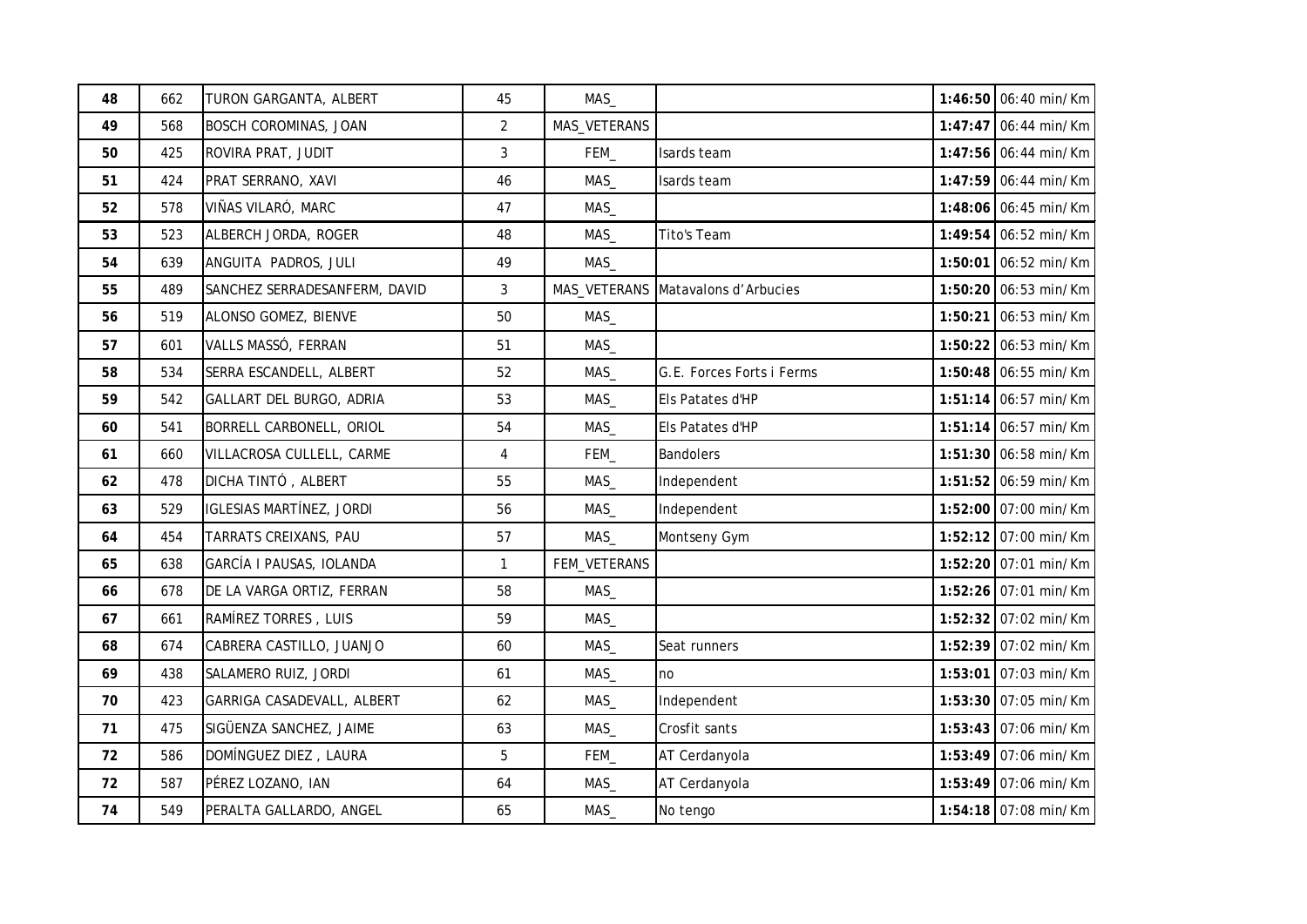| 75  | 543 | BERNAD, PEDRO              | 66               | MAS          | NO TENGO                            | 1:54:19 07:08 min/Km   |
|-----|-----|----------------------------|------------------|--------------|-------------------------------------|------------------------|
| 76  | 679 | SERRAT, JAUME FRANCESC     | 67               | MAS          |                                     | 1:54:24 07:09 min/Km   |
| 77  | 518 | MASO TARRES, JOSEP         | 4                | MAS_VETERANS | <b>Isards Team</b>                  | 1:54:34 07:09 min/Km   |
| 78  | 618 | BLANCO, GERARD             | 68               | MAS          | CORRO X TU                          | 1:54:49 07:10 min/Km   |
| 79  | 501 | BENAVIDES BENAVIDES, HENRY | 5                | MAS_VETERANS |                                     | 1:54:57 07:11 min/Km   |
| 80  | 623 | GENÉ GIMÓ, MARC            | 69               | MAS          | INDEPENDENT                         | 1:54:58 07:11 min/Km   |
| 81  | 677 | ARIAS CARBALLO, ELENA      | 6                | FEM_         |                                     | 1:55:04 07:11 min/Km   |
| 82  | 434 | TORRES JUANOLA, MOY        | 70               | MAS          | C.N.BANYOLES                        | 1:55:12 07:12 min/Km   |
| 83  | 406 | RODRIGUEZ BARROSO, JESUS   | 71               | MAS          | Cap                                 | 1:55:12 07:12 min/Km   |
| 84  | 619 | UREÑA CASACUBERTA, LLUÍS   | $\boldsymbol{6}$ |              | MAS_VETERANS Club Natació VIC - ETB | 1:55:25 07:12 min/Km   |
| 85  | 470 | GARCIA PRIEGO, LOLO        | 72               | MAS          | Ratpenats de Sant Hilari            | 1:55:34 07:13 min/Km   |
| 86  | 571 | PUJOL RIERA, DAVID         | 73               | MAS          | <b>GVC</b>                          | 1:55:57 07:14 min/Km   |
| 87  | 624 | PRATS CÁRCELES, DIEGO      | 74               | MAS          |                                     | 1:56:00 07:15 min/Km   |
| 88  | 427 | OBIOLS MATEU, JOSEP        | $\overline{7}$   | MAS_VETERANS | Cap                                 | 1:56:05 07:15 min/Km   |
| 89  | 608 | <b>GUIXÀ TOMÀS, PERE</b>   | 75               | MAS_         |                                     | 1:56:06 07:15 min/Km   |
| 90  | 673 | <b>TORRA FARRÈS, MARC</b>  | 76               | MAS          | Independent                         | $1:56:11$ 07:15 min/Km |
| 91  | 573 | <b>CUGAT GONELL, XAVI</b>  | 8                | MAS_VETERANS | Forassenyats                        | 1:56:33 07:17 min/Km   |
| 92  | 553 | SERRALLONGA, ALEIX         | 77               | MAS_         |                                     | 1:56:47 07:17 min/Km   |
| 93  | 616 | CARBONÉS CARRILLO, RAQUEL  | $\overline{7}$   | FEM_         | CORROxTU                            | 1:57:09 07:19 min/Km   |
| 94  | 617 | ASENJO RICO, SERGIO        | 78               | MAS          | CORROxTU                            | 1:57:10 07:19 min/Km   |
| 95  | 499 | VIÑAS SERRA, SÍLVIA        | 8                | FEM_         | <b>RARUNNING</b>                    | 1:57:40 07:21 min/Km   |
| 96  | 479 | BERTRAN DUMENJÓ, JOAN      | 79               | MAS          |                                     | 1:57:43 07:21 min/Km   |
| 97  | 464 | FERRER TRAVESSET, ALBERT   | 80               | MAS          | sense equip                         | 1:57:46 07:21 min/Km   |
| 98  | 513 | EROLES ORIOL, GERARD       | 81               | MAS          |                                     | 1:58:04 07:22 min/Km   |
| 99  | 612 | RUIZ SANZ, NOELIA          | 9                | FEM_         | Les Nenes Trail                     | 1:58:14 07:23 min/Km   |
| 100 | 592 | PUIG VIDAL, RAMON          | 9                | MAS_VETERANS | <b>PRUDUCTUS</b>                    | 1:58:15 07:23 min/Km   |
| 101 | 650 | GONZALEZ PIEDRA, JORDI     | 82               | MAS          | <b>Trail Factory</b>                | 1:58:18 07:23 min/Km   |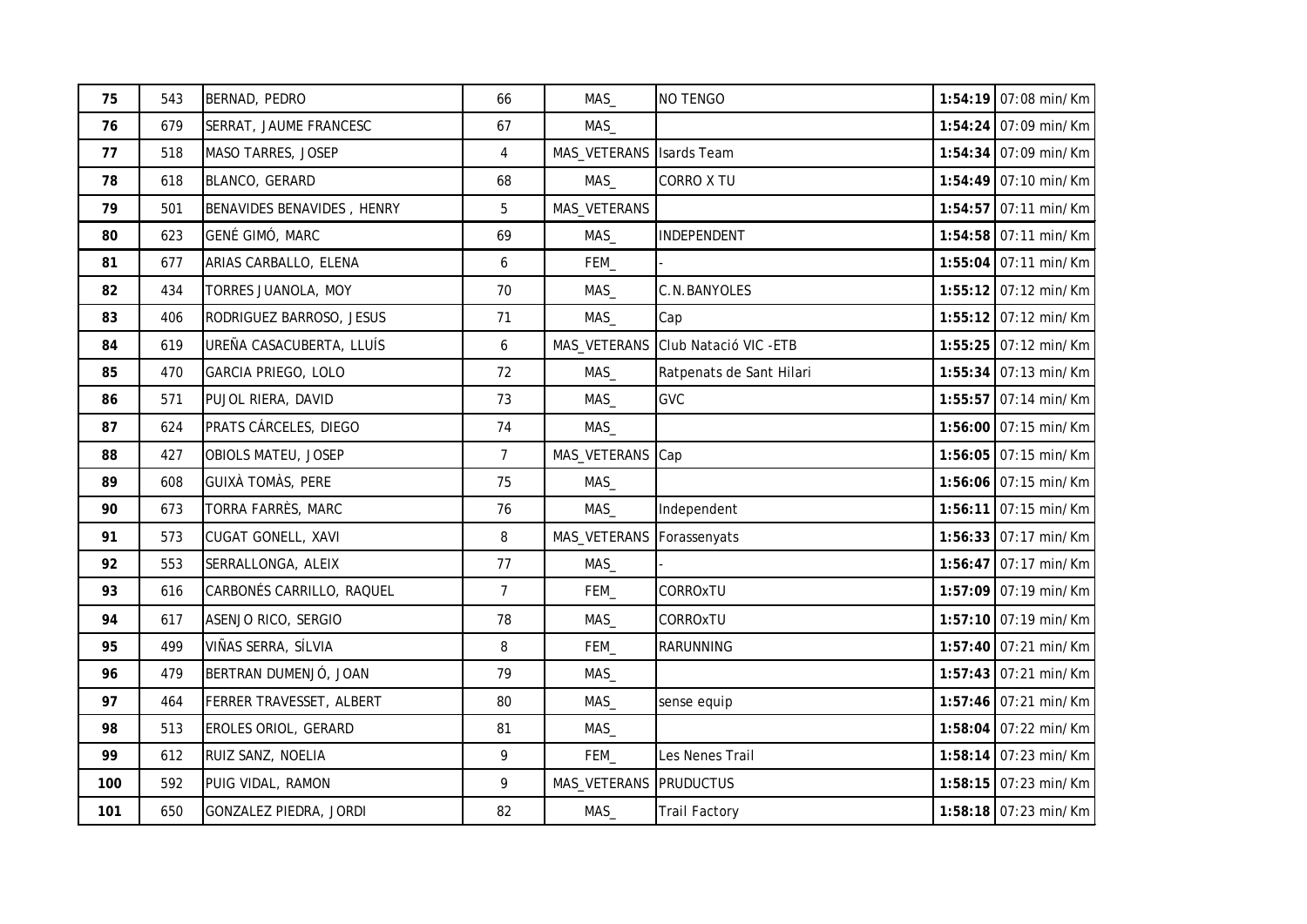| 102 | 572 | SIERRA NOGUERAS, MIGUEL         | 10             | MAS_VETERANS          | Gvc                       | 1:58:26 07:24 min/Km |
|-----|-----|---------------------------------|----------------|-----------------------|---------------------------|----------------------|
| 103 | 530 | MARTÍ BONMATÍ, JOSEP            | 11             | MAS_VETERANS          | Oncotrail "la trona"      | 1:58:52 07:25 min/Km |
| 104 | 607 | ROURA LOZANO, EDUARD            | 83             | MAS                   |                           | 1:58:55 07:25 min/Km |
| 105 | 442 | AGRA CECILIA, JOSÉ              | 12             | MAS_VETERANS          | INDEPENDIENTE             | 1:58:59 07:26 min/Km |
| 106 | 430 | LUIS BADILLO, RAFAEL            | 84             | MAS_                  | Cap                       | 1:59:03 07:26 min/Km |
| 107 | 564 | GALCERAN MENDIZABAL, SANDRA     | 10             | FEM_                  | <b>KNLTS</b>              | 1:59:06 07:26 min/Km |
| 108 | 560 | MAYA AGUDO, ISIDORO             | 85             | MAS                   | Els patates d'HP          | 1:59:16 07:27 min/Km |
| 109 | 599 | LINARES RUIZ, DAVID             | 86             | MAS                   |                           | 1:59:19 07:27 min/Km |
| 110 | 565 | TALAVERA MORO, ANA BELÉN        | 11             | FEM_                  |                           | 1:59:26 07:27 min/Km |
| 111 | 590 | ZARDOYA AGUADO, JÚLIA           | 12             | FEM_                  | AT Cerdanyola             | 1:59:46 07:29 min/Km |
| 112 | 583 | TIÓ MEDINA, GUIU                | 87             | MAS                   | <b>Fesfit Calldetenes</b> | 2:00:12 07:30 min/Km |
| 113 | 511 | SALAMÓ FORMIGA, PERE            | 88             | MAS                   |                           | 2:00:39 07:32 min/Km |
| 114 | 633 | CASELLAS CARRASCO, XAVIER       | 89             | MAS                   |                           | 2:00:54 07:33 min/Km |
| 115 | 597 | MASRAMON RIERA, MARIUS          | 90             | MAS                   | Independent               | 2:00:55 07:33 min/Km |
| 116 | 526 | CUNYAT GAS, POL                 | 91             | $MAS_$                |                           | 2:01:00 07:33 min/Km |
| 117 | 476 | VICTORI DANÉS, ALBERT           | 92             | MAS                   | $\overline{0}$            | 2:01:04 07:34 min/Km |
| 118 | 482 | SERRAS FONTANALS, GUILLEM       | 93             | MAS                   |                           | 2:01:12 07:34 min/Km |
| 119 | 627 | CORNET AUGÉ, CLARA              | 13             | FEM_                  |                           | 2:01:22 07:35 min/Km |
| 120 | 548 | CABES PARÉS, GERARD             | 94             | MAS                   |                           | 2:01:22 07:35 min/Km |
| 121 | 483 | BRUGUÉ PRAT, GEMMA              | 14             | FEM_                  | Isards Team               | 2:01:37 07:36 min/Km |
| 122 | 634 | COHÍ GOMAR, ELOI                | 95             | MAS_                  |                           | 2:01:41 07:36 min/Km |
| 123 | 498 | PONT ZAMORA, NÚRIA              | 15             | FEM_                  | <b>TR Girls</b>           | 2:01:53 07:37 min/Km |
| 124 | 429 | <b>GUIXÀ TOMÁS, LLUIS</b>       | 96             | MAS_                  | Cap                       | 2:02:07 07:37 min/Km |
| 125 | 600 | BALLBÉ, ALBERT                  | 97             | MAS_                  |                           | 2:02:24 07:39 min/Km |
| 126 | 558 | SOLÀ TURON, JORDI               | 98             | MAS                   | <b>Trail Breda</b>        | 2:02:32 07:39 min/Km |
| 127 | 481 | CASTILLO PURDONES, JOEL         | 99             | MAS                   | Cap                       | 2:03:13 07:42 min/Km |
| 128 | 569 | <b>ESCABIAS SALVAS, SUSANNA</b> | $\overline{c}$ | FEM_VETERANS Smartfit |                           | 2:03:17 07:42 min/Km |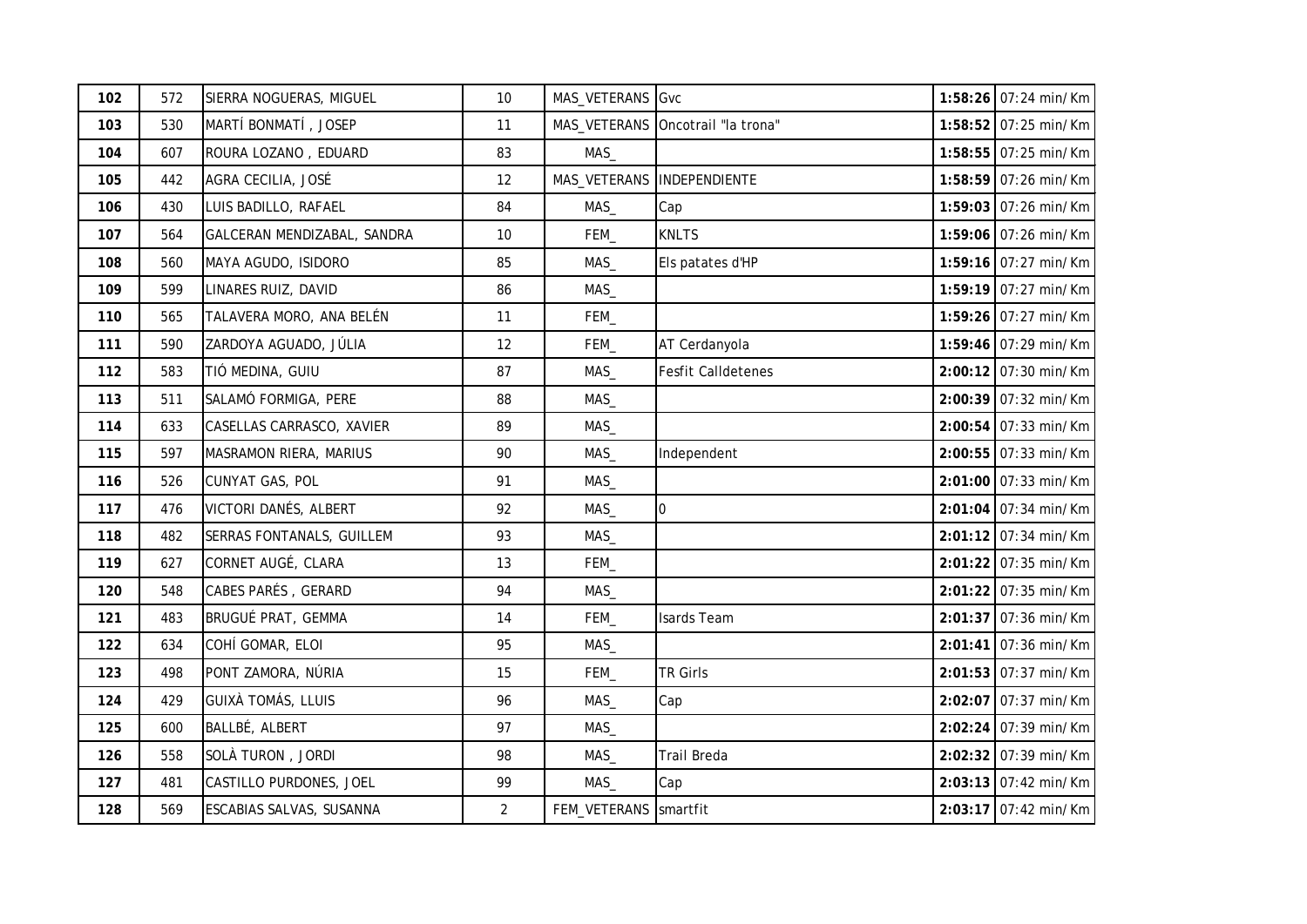| 129 | 668 | <b>COLOMER VALLS, NEUS</b>    | 16  | FEM_         | Runtafia                         | 2:03:29 07:43 min/Km   |
|-----|-----|-------------------------------|-----|--------------|----------------------------------|------------------------|
| 130 | 453 | RUIZ PÉREZ, JESUS             | 13  | MAS_VETERANS |                                  | 2:03:48 07:44 min/Km   |
| 131 | 515 | MESQUIDA VENY, FRANCINA       | 17  | FEM_         | Club Excursionista Pica d'estats | 2:04:37 07:47 min/Km   |
| 132 | 514 | BAZ GONZALEZ, CARLOS          | 100 | MAS          | Club Excursionista Pica d'estats | 2:04:37 07:47 min/Km   |
| 133 | 522 | LLUCH JAEN, FRANCESC          | 101 | MAS_         | TERRA DE VOLCANS                 | 2:04:52 07:48 min/Km   |
| 134 | 628 | SANCHEZ GUITART, NATALIA      | 18  | FEM_         |                                  | 2:05:35 07:50 min/Km   |
| 135 | 471 | SOLER ABIAN, ADRIÀ            | 102 | MAS_         | <b>TITO'S TEAM</b>               | 2:05:40 07:51 min/Km   |
| 136 | 657 | <b>TORRES MOLINE, ALBERT</b>  | 14  | MAS_VETERANS |                                  | 2:05:46 07:51 min/Km   |
| 137 | 580 | GONZALO JARA, SÍLVIA          | 19  | FEM_         | C. A. SPIRIDON                   | 2:05:52 07:52 min/Km   |
| 138 | 495 | JIMÉNEZ ZAMORA, JUAN          | 15  | MAS_VETERANS |                                  | 2:06:01 07:52 min/Km   |
| 139 | 611 | LLISTOSELLA, PAULA            | 20  | FEM          | Les Nenes Trail                  | 2:06:29 07:54 min/Km   |
| 140 | 672 | CAMPMANY GARCIA, MARC         | 103 | MAS          |                                  | 2:06:34 07:54 min/Km   |
| 141 | 407 | ARTIGAS DALMAU, JUDITH        | 21  | FEM_         | GA LLUÏSOS Mataró/ Montaltrek    | 2:06:40 07:55 min/Km   |
| 142 | 443 | MASFERRER FERRAGUTCASAS, AINA | 22  | FEM_         | Independent                      | 2:07:00 07:56 min/Km   |
| 143 | 486 | MIRALDA SELLARÉS, QUIM        | 16  | MAS_VETERANS | Club Futbol Veterans Guardiola   | 2:07:19 07:57 min/Km   |
| 144 | 403 | AGELL ALOFRA, JOSEP           | 104 | MAS_         | <b>NO</b>                        | $2:08:41$ 08:02 min/Km |
| 145 | 594 | ESPINOSA, SERGI               | 105 | MAS          |                                  | 2:08:49 08:03 min/Km   |
| 146 | 595 | NOLASCO, INES                 | 23  | FEM_         |                                  | 2:08:49 08:03 min/Km   |
| 147 | 652 | RIUS ROMAN, JORDI             | 106 | MAS          |                                  | 2:09:59 08:07 min/Km   |
| 148 | 596 | SUESCUN PEREZ, LEIRE          | 24  | FEM_         | Les Nenes Trail                  | 2:10:07 08:07 min/Km   |
| 149 | 521 | FONTBONA PUIG, MARGI          | 3   | FEM_VETERANS |                                  | 2:10:26 08:09 min/Km   |
| 150 | 462 | MOLINA HORTA, JORDI DAVID     | 107 | MAS_         | <b>JD POWER</b>                  | 2:11:00 08:11 min/Km   |
| 151 | 593 | <b>GALVEZ FONT, TONI</b>      | 108 | MAS          |                                  | 2:11:44 08:14 min/Km   |
| 152 | 603 | MASSANEDA DONADEU, SILVIA     | 25  | FEM_         |                                  | 2:11:44 08:14 min/Km   |
| 153 | 437 | OLIVERAS BARRADAS, JAUME      | 109 | MAS_         | fast competicio                  | 2:12:15 08:15 min/Km   |
| 154 | 570 | VIVIANI LOPEZ, JAZMIN         | 26  | FEM_         | Deporunners                      | 2:12:36 08:17 min/Km   |
| 155 | 411 | CARABALLO BARAZAS, SANDRA     | 27  | FEM_         | No soc de cap club               | 2:12:48 08:18 min/Km   |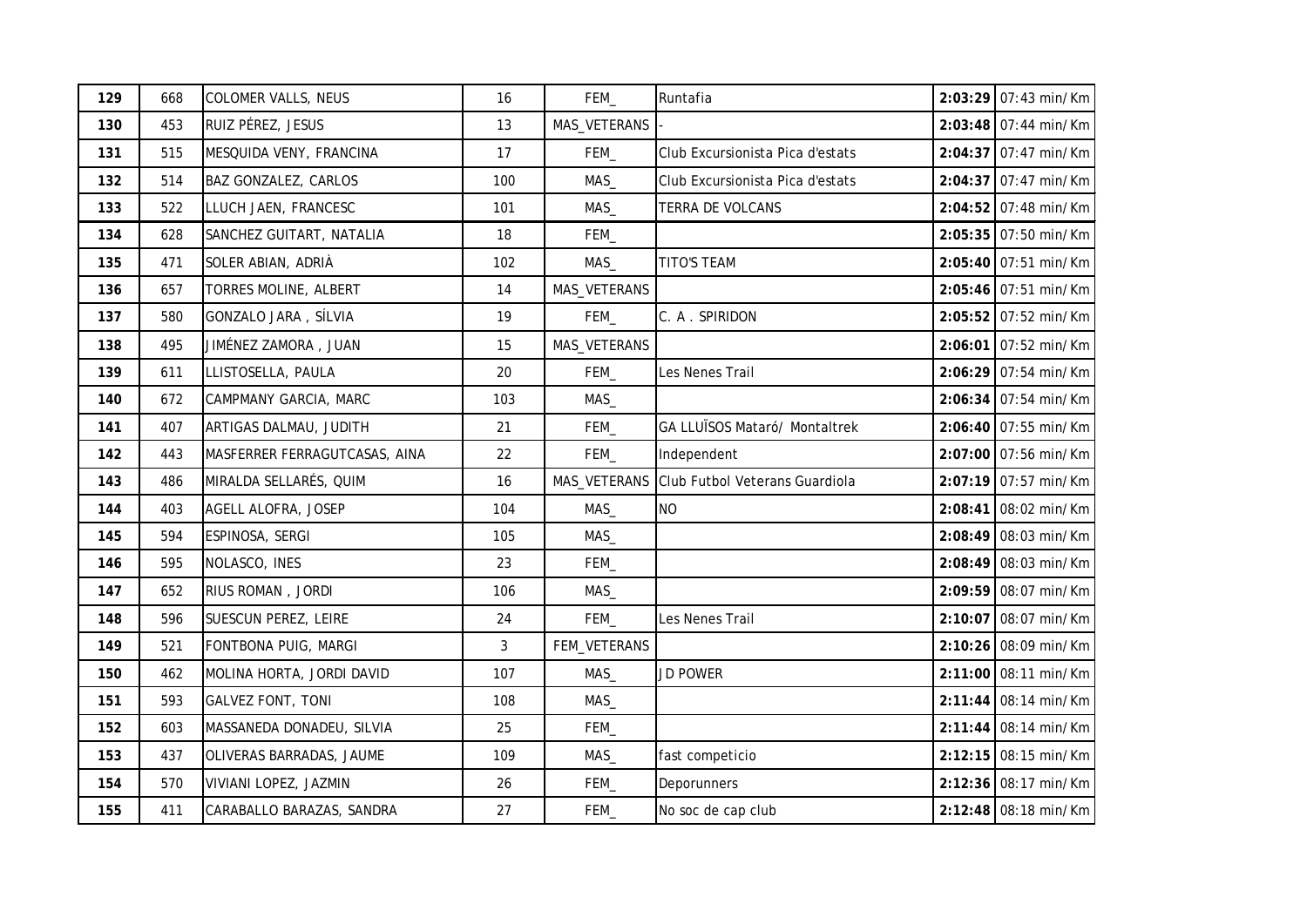| 156 | 683 | SÀNCHEZ ESTEBAN, ROGER           | 110            | MAS_         | Independent                          | 2:13:03 08:18 min/Km |
|-----|-----|----------------------------------|----------------|--------------|--------------------------------------|----------------------|
| 157 | 508 | PIÑOL FAÑANAS, JOSEP MARIA       | 111            | MAS_         | PINYOL PIÑOL TRAIL RUNNERS           | 2:13:09 08:19 min/Km |
| 158 | 533 | <b>BAYES PUIGDESENS, INGRID</b>  | 28             | FEM          |                                      | 2:13:10 08:19 min/Km |
| 159 | 441 | PEQUEÑO, MARIA                   | 29             | FEM_         | Independiente                        | 2:13:11 08:19 min/Km |
| 160 | 577 | MONCADA HERNANDEZ, ISMAEL        | 112            | MAS_         | Morito team                          | 2:13:13 08:19 min/Km |
| 161 | 625 | SANCHEZ GUITART, JUDIT           | 30             | FEM_         |                                      | 2:13:22 08:20 min/Km |
| 162 | 505 | RAMÍREZ VILA, AMADEO             | 113            | MAS          |                                      | 2:13:28 08:20 min/Km |
| 163 | 452 | SURÍS RAMOS, CRISTINA            | $\overline{4}$ | FEM_VETERANS | Córrer Lloret                        | 2:13:33 08:20 min/Km |
| 164 | 538 | ROMAN MORAGAS, MARCEL            | 114            | MAS          | IsardTeam                            | 2:13:45 08:21 min/Km |
| 165 | 606 | RIBÉ ESPEL, JOSEP                | 115            | MAS_         |                                      | 2:14:00 08:22 min/Km |
| 166 | 605 | PELEGRÍ ARIMANY, JORDI           | 116            | MAS          |                                      | 2:14:01 08:22 min/Km |
| 167 | 609 | ROCA TABERNER, JOSEP Mª          | 17             | MAS_VETERANS |                                      | 2:14:19 08:23 min/Km |
| 168 | 615 | FONT, JORDI                      | 18             | MAS_VETERANS |                                      | 2:14:50 08:25 min/Km |
| 169 | 456 | SERRA PEREA, PEP                 | 117            | MAS_         | <b>No</b>                            | 2:14:56 08:26 min/Km |
| 170 | 566 | CABRERA BANCELLS, MARINA         | 31             | FEM_         | WILD WOMEN TEAM                      | 2:14:59 08:26 min/Km |
| 171 | 517 | TEIXIDO SOLER, ORIOL             | 118            | MAS          | <b>TITO'S TEAM</b>                   | 2:15:01 08:26 min/Km |
| 172 | 567 | ALONSO BASCOMPTE, NOEMÍ          | 32             | FEM_         | Smartfit                             | 2:15:02 08:26 min/Km |
| 173 | 412 | GERICÓ CID, ESTHER               | 33             | FEM_         | No sóc de cap club                   | 2:15:08 08:26 min/Km |
| 174 | 409 | CORBERA, TANA                    | 34             | FEM_         | No soc de cap club                   | 2:15:08 08:26 min/Km |
| 175 | 504 | MEDINA BOLÍVAR, FRANCISCO JAVIER | 119            | $MAS_$       |                                      | 2:15:17 08:27 min/Km |
| 176 | 503 | MEDINA BOLÍVAR, SERGIO           | 120            | MAS          |                                      | 2:15:18 08:27 min/Km |
| 177 | 436 | ISASA ARTIGAS, JORDI             | 121            | MAS          | Independent                          | 2:16:13 08:30 min/Km |
| 178 | 658 | VALLS BOSCH, ANNA                | 35             | FEM_         | Club Excta. Independent de Catalunya | 2:16:23 08:31 min/Km |
| 179 | 610 | ROCA TABERMER, CARLES            | 19             | MAS_VETERANS |                                      | 2:16:36 08:32 min/Km |
| 180 | 532 | CASTELLS SANROMÀ, MONTSERRAT     | 36             | FEM          |                                      | 2:16:59 08:33 min/Km |
| 181 | 574 | VILARO RIBE, JOSEP               | 20             | MAS_VETERANS | <b>GVC VILARO</b>                    | 2:17:01 08:33 min/Km |
| 182 | 490 | BALTRONS MOLINA, LOURDES         | 37             | FEM_         |                                      | 2:17:02 08:33 min/Km |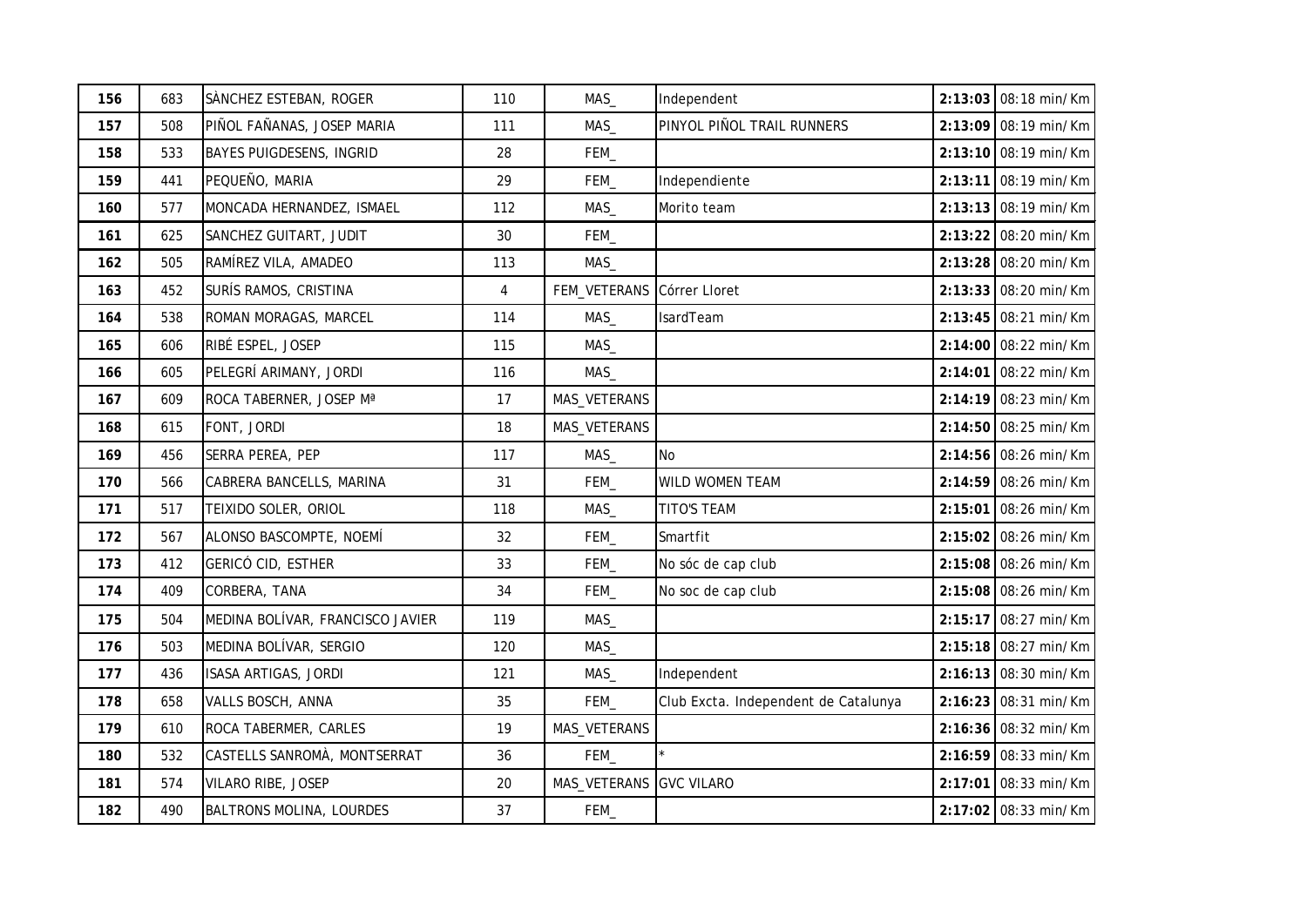| 183 | 408 | RODRIGUEZ CARBÓ, DAVID    | 122 | MAS_         | <b>TRAIL</b>               | 2:17:15 08:34 min/Km   |
|-----|-----|---------------------------|-----|--------------|----------------------------|------------------------|
| 184 | 417 | MORÓN, DAVID MORÓN        | 123 | MAS          | Isards team                | 2:17:35 08:35 min/Km   |
| 185 | 474 | HERAS BARTRINA, GUILLEM   | 124 | MAS          | Tito's Team                | 2:18:05 08:37 min/Km   |
| 186 | 480 | ILLA CASARRAMONA, AROA    | 38  | FEM_         | No.                        | 2:18:38 08:39 min/Km   |
| 187 | 664 | PINTADO ORTEGA, CRISTINA  | 39  | FEM_         | KukisLloret                | 2:18:45 08:40 min/Km   |
| 188 | 621 | JUAREZ CASADEMONT, HELENA | 40  | FEM_         | NENESTRAIL                 | $2:20:01$ 08:45 min/Km |
| 189 | 401 | GONZALEZ GALA, ALVARO     | 21  | MAS_VETERANS | CE Via Fora                | 2:20:07 08:45 min/Km   |
| 190 | 404 | COSTA SURIÑACH, JUDIT     | 41  | FEM_         | CE Via Fora                | 2:20:08 08:45 min/Km   |
| 191 | 460 | DEL BLANCO BARTA, LAIA    | 42  | FEM_         | <b>No</b>                  | 2:20:19 08:46 min/Km   |
| 192 | 461 | <b>BOSCH RIERA, ANNA</b>  | 43  | FEM_         | No                         | 2:20:19 08:46 min/Km   |
| 193 | 555 | CASANOVAS RIUMBAU, MARTA  | 44  | FEM_         | Fesfit                     | 2:20:28 08:46 min/Km   |
| 194 | 556 | ARMENGOL ALEGRE, JOAN     | 125 | MAS          | Fesfit                     | 2:20:29 08:46 min/Km   |
| 195 | 539 | MOLIST PALOMERAS, GERARD  | 126 | MAS          | Isards team                | 2:21:04 08:49 min/Km   |
| 196 | 671 | NAVARRO CONSUL, JORDI     | 22  | MAS_VETERANS | PC Bonavista-Collbaix/CESF | 2:23:58 08:59 min/Km   |
| 197 | 684 | CAMPILLO LLORELLA, JORDI  | 127 | MAS          | Marica l'ultim             | 2:23:58 08:59 min/Km   |
| 198 | 415 | ALBERT ALBESA, ANNA       | 45  | FEM          | <b>Elite UAM</b>           | 2:23:59 08:59 min/Km   |
| 199 | 414 | SUBIRATS FERRERES, JOSEP  | 128 | MAS_         | Aldepausports              | 2:23:59 08:59 min/Km   |
| 200 | 584 | ABRIL BRUGUERA, ROSA      | 5   | FEM_VETERANS | Independent                | 2:25:30 09:05 min/Km   |
| 201 | 585 | RAMO, INMA                | 6   | FEM_VETERANS |                            | 2:25:31 09:05 min/Km   |
| 202 | 410 | MORENO CARRERAS, ANA      | 46  | FEM_         | Independent                | 2:26:41 09:10 min/Km   |
| 203 | 413 | MORAGAS SOLER, JORDI      | 23  | MAS_VETERANS | Independent                | 2:26:41 09:10 min/Km   |
| 204 | 439 | COTO, EDUARD              | 129 | MAS          | INDEPENDENT                | 2:26:50 09:10 min/Km   |
| 205 | 670 | NOGUERAS RODRIGUEZ, CLARA | 47  | FEM_         |                            | 2:27:17 09:12 min/Km   |
| 206 | 497 | ROS FITÉ, JAUME           | 130 | MAS          |                            | 2:28:40 09:17 min/Km   |
| 207 | 614 | DELGADO DELGADO, CRISTINA | 48  | FEM_         |                            | 2:30:37 09:24 min/Km   |
| 208 | 579 | ORTEGA QUIRÓS, DAVID      | 131 | MAS          | <b>TAS GIRONA</b>          | 2:30:40 09:25 min/Km   |
| 209 | 636 | MENDOZA SILVA, AIRAM      | 49  | FEM          |                            | 2:32:07 09:30 min/Km   |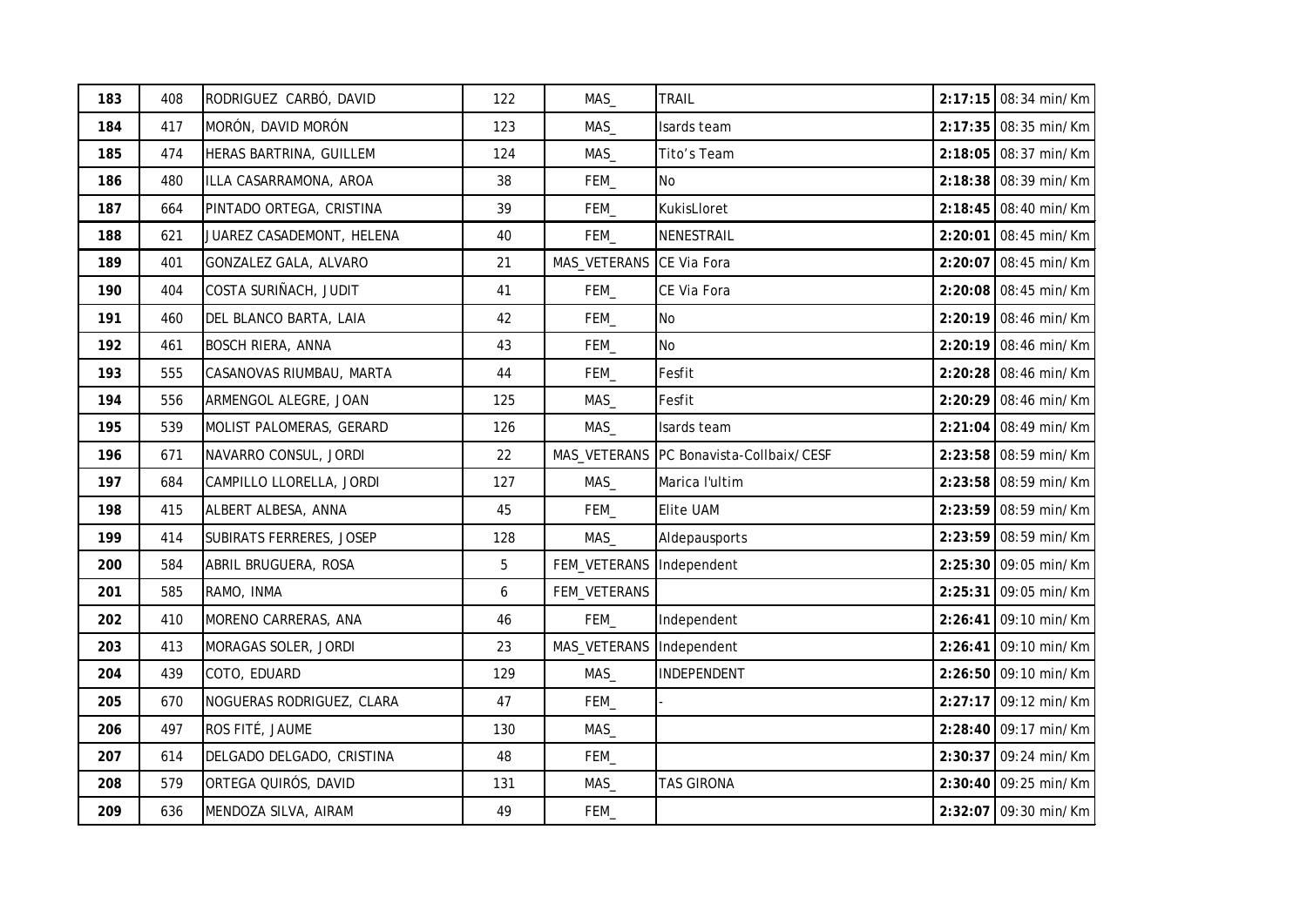| 210 | 635 | MARTÍNEZ MENDOZA, REBECCA   | 50             | FEM_                   |                                       | 2:32:08 09:30 min/Km |
|-----|-----|-----------------------------|----------------|------------------------|---------------------------------------|----------------------|
| 211 | 637 | PEÑA ARNABAT, WALTHER       | 132            | MAS                    |                                       | 2:32:08 09:30 min/Km |
| 212 | 484 | PARÉS RODÀ, MERITXELL       | $\overline{7}$ | FEM_VETERANS           | Independent                           | 2:32:14 09:30 min/Km |
| 213 | 651 | FERNÁNDEZ I PINSACH, LAIA   | 51             | FEM_                   | Les Nenes Trail                       | 2:34:01 09:37 min/Km |
| 214 | 535 | RODRIGUEZ FERNANDEZ, XAVIER | 24             | MAS_VETERANS           | n <sub>o</sub>                        | 2:35:13 09:42 min/Km |
| 215 | 536 | MELLA AVENDAÑO, KATTY       | 52             | FEM_                   | <b>NO</b>                             | 2:35:14 09:42 min/Km |
| 216 | 496 | GARCÍA TALAVERA, DAVID      | 133            | MAS_                   | Oriol team                            | 2:35:19 09:42 min/Km |
| 217 | 632 | <b>BALLESTEROS, ALBA</b>    | 53             | FEM_                   |                                       | 2:35:21 09:42 min/Km |
| 218 | 520 | SICRES, ROSANNA             | 8              | FEM_VETERANS           | Cefarners                             | 2:36:36 09:47 min/Km |
| 219 | 663 | CABRERA MASFERRER, JOAN     | 25             | MAS_VETERANS           |                                       | 2:38:48 09:55 min/Km |
| 220 | 525 | VIDAL PALLAROLS, GUILLEM    | 134            | MAS                    | Apadrina un Congre                    | 2:39:38 09:58 min/Km |
| 221 | 547 | LÓPEZ MARTÍNEZ, MARC        | 135            | MAS                    | Club Ciclista Cent Peus               | 2:40:38 10:02 min/Km |
| 222 | 552 | MOLINA HORTA, LAURA RAQUEL  | 54             | FEM_                   |                                       | 2:41:14 10:04 min/Km |
| 223 | 463 | JORCANO DOMINGUEZ, AINHOA   | 55             | FEM_                   | JD POWER                              | 2:41:14 10:04 min/Km |
| 224 | 669 | NOGUERAS RODRIGUEZ, LLORENÇ | 136            | MAS                    |                                       | 2:41:52 10:07 min/Km |
| 225 | 581 | PÉREZ PUIGGROS, ELIA        | 56             | FEM_                   |                                       | 2:42:37 10:09 min/Km |
| 226 | 405 | AGELL I ALOFRA, CRISTINA    | 57             | FEM_                   | <b>NO</b>                             | 2:42:37 10:09 min/Km |
| 227 | 682 | ESTÉVEZ LUAÑA, MANUEL       | 26             | MAS_VETERANS BCN Trail |                                       | 2:44:36 10:17 min/Km |
| 228 | 467 | REYES MARTINEZ, SUSANA      | 9              |                        | FEM_VETERANS   Beer Runners Barcelona | 2:44:37 10:17 min/Km |
| 229 | 620 | JORCANO ARRIAZU, SIMÓN JOSE | 27             | MAS_VETERANS           |                                       | 2:48:08 10:30 min/Km |
| 230 | 598 | DÍAZ TARRAGÓ, AINHOA        | 58             | FEM_                   | Les nenes trail                       | 2:49:32 10:35 min/Km |
| 231 | 426 | VILASECA GONZALEZ, ROGER    | 137            | MAS                    | <b>NO</b>                             | 2:49:42 10:36 min/Km |
| 232 | 589 | MEZQUITA VIDAL, MARIA       | 59             | FEM_                   | Les Nenes Trail                       | 2:50:07 10:37 min/Km |
| 233 | 604 | LÓPEZ CASTELLANO, DARIO     | 138            | MAS                    | Les Nenes Trail                       | 2:50:08 10:38 min/Km |
| 234 | 449 | GIRONÈS TARRENCHS, MARTA    | 10             | FEM_VETERANS           | <b>GiRunneres</b>                     | 2:54:04 10:52 min/Km |
| 235 | 448 | VIDAL PALLAROLS, ROSER      | 11             | FEM_VETERANS           | <b>FORCES, FORTS I FERMS</b>          | 2:54:04 10:52 min/Km |
| 236 | 416 | CASABONA PUJOL, MARC        | 139            | MAS                    | Sense club                            | 3:01:40 11:21 min/Km |